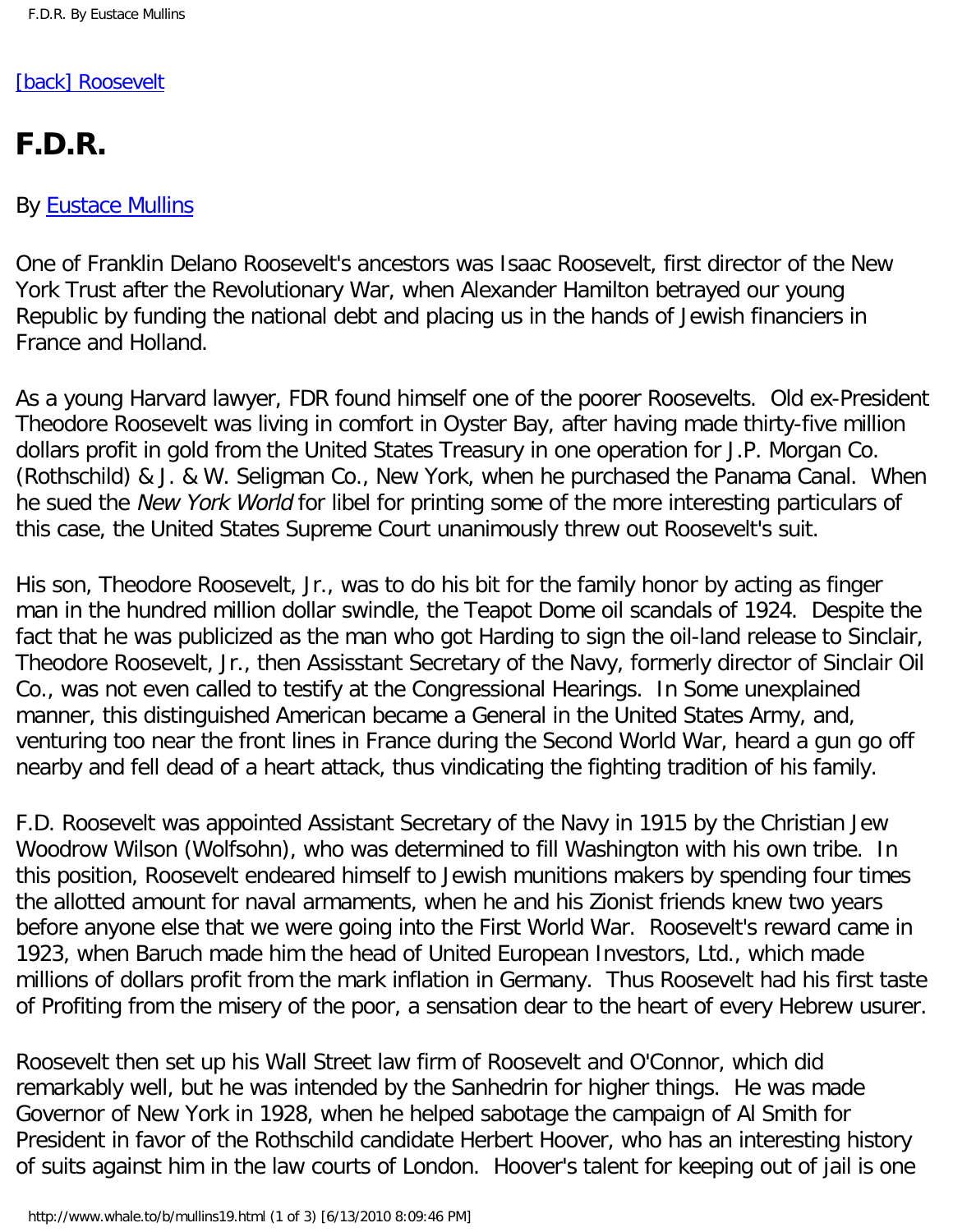of the marvels of the twentieth century, and is documented by no less than five biographies, complete with photostats of court records, in the Library of Congress. This writer is fortunate enough to own two of these rare and fascinating volumes, which he prizes highly in his collection of obscure Americana.

As Governor of New York Roosevelt displayed his passion for justice in the famous case of John Broderick. Broderick, State Superintendent of Banks of New York, was tried for criminal neglect of duty in the infamous Bank of the United States case, when depositors lost many thousands of dollars after the bank failed due to its Jewish officers overspeculating in Central Park West real estate. It was brought out at the trial that Broderick was aware of the serious difficulties of the Bank and did nothing about it. He seemed certain to go to prison, when the White Knight of World Jewry, F.D. Roosevelt, came in person to plead clemency for Broderick. The Judge was forced to bow to a superior political figure, and Broderick went free. Roosevelt flaunted his defiance of the depositors by immediately reinstating Broderick as State Superintendent of Banks. Not satisfied with this, Roosevelt again proved which side of the law he was on by appointing Broderick a Governor of the Federal Reserve Board of the United States, on that unhappy occasion when a misguided people elected this Zionist traitor President. Broderick has retired to a comfortable old age as President of the venerable East River savings Bank of New York City, after a career of public service in the democratic tradition.

The interests which forced Roosevelt's candidacy on the Democratic Party in 1932 have never been made public, but it is significant that they were such a dangerous group of revolutionists that at first even Baruch refused to be associated with the Roosevelt movement. My history of the Council on Foreign Relations proves by extensive documentation that international Jewish bankers elected Roosevelt President for one reason only, the recognition of Soviet Russia by the United States, for which Felix Warburg and Otto Kahn of Kuhn, Loeb Co., had struggled so hard throughout the 1920s. Roosevelt's predecessor, Herbert Hoover, had steadily refused to aid the Soviet Union. One of his London promotion schemes before the First World War had been interrupted by the Jewish Communists, and he never forgot it. Roosevelt, on the other hand, was only too happy to recognize and prove his loyalty to the Jewish Communist Government of Russia. He was always willing to do anything to please his friends. In return, of course, it was understood that they should do anything to please him, such as contribute large sums to his multi-million dollar infantile charity racket. The March of Dimes which his law partner Basil O'Connor inherited upon Roosevelt's sudden death at its headquarters at Warm Springs, Georgia. It is not beyond the realm of possibility that Roosevelt's mysterious death had nothing to do with world revolution at all, but was merely a gangster's quarrel over the division of the spoils, it being in the spring, when the Miles of Dimes were converted into stacks of dollars, after an unusually successful attack upon the purses of our generous people.

Roosevelt fulfilled his debt of gratitude to Jewish Communism by assigning important Government posts in Washington to leading Communist agitators and spies, such as his famous protege Alger Hiss.